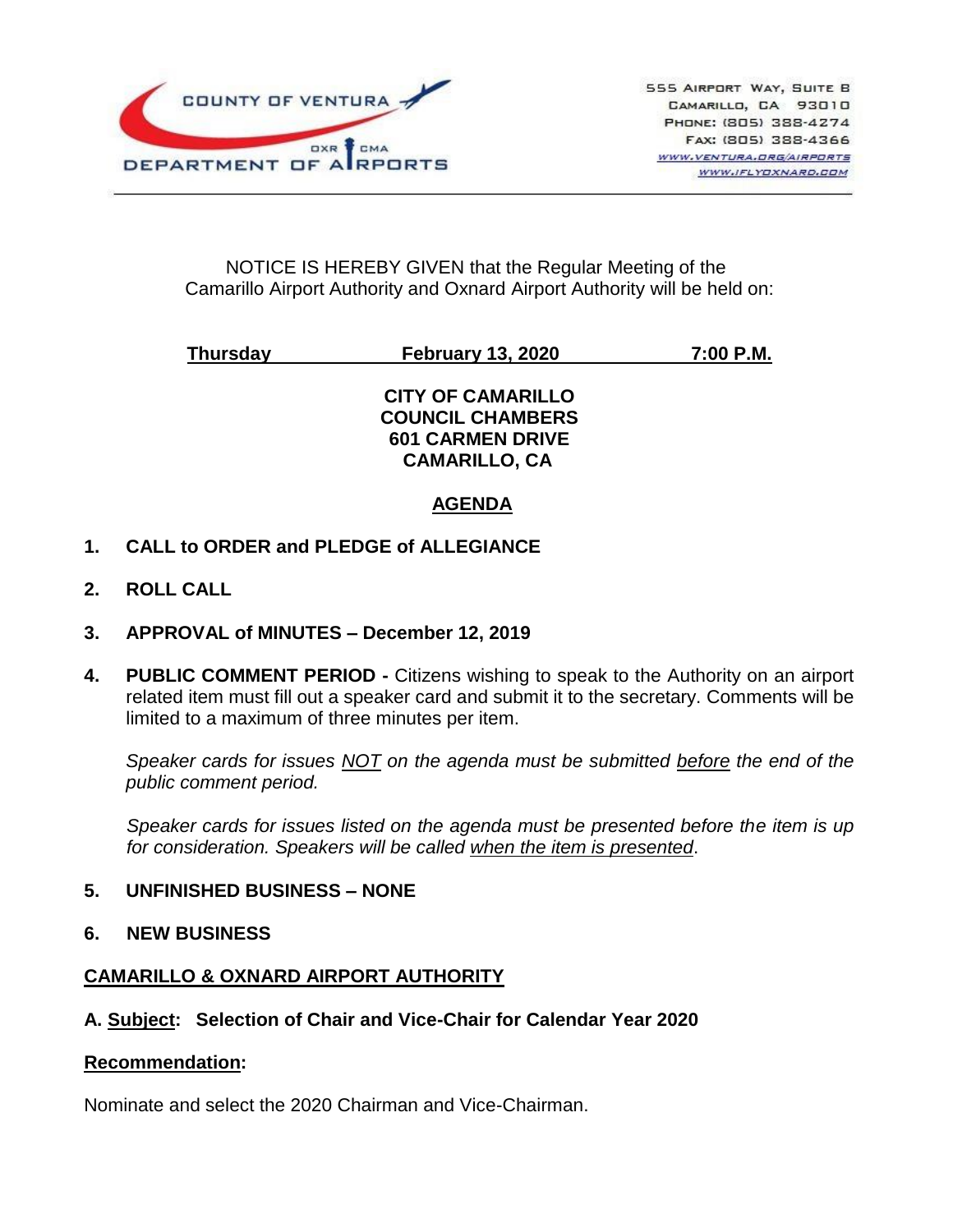## **B. Subject: Receive and File Financial Reports for the Period Ending December 31, 2019.**

#### **Recommendation:**

Staff requests that your Commission/Authorities receive and file the unaudited financial reports for the period ending December 31, 2019.

### **CAMARILLO AIRPORT AUTHORITY**

### **C. Subject: Receive and File an Update on the Northeast Hangar Development Project, Phase 1 at Camarillo Airport.**

#### **Recommendation:**

Staff requests that your Commission/Authority receive and file an update on the Northeast Hangar Development's Phase 1 project at Camarillo Airport.

**D. Subject: Recommendation that the Board of Supervisors Approve, and Authorize the Director of Airports or His Designee to Sign, Amendment Number 1 to the Consulting Services Contract for the Camarillo Airport Northeast Hangar Development with Mead and Hunt, Inc., Raising the Total Amount of the Contract by \$143,051 to \$1,455,601.**

#### **Recommendation:**

Staff requests that your Commission/Authority recommend that the Board of Supervisors:

Approve, and Authorize the Director of Airports or His Designee to Sign, Amendment Number 1 to the Consulting Services Contract for the Camarillo Airport Northeast Hangar Development with Mead and Hunt, Inc., raising the total amount of the contract by \$143,051to \$1,455,601 (Attachment 1).

#### **7. DIRECTOR'S REPORT**

#### **8. REPORTS**

Monthly Activity Report – November, December 2019 Monthly Noise Complaints – November, December 2019 Consultant Reports – November, December 2019 Airport Tenant Project Status – December 2019, January 2020 Project Status – December 2019, January 2020 Meeting Calendar

#### **9. CORRESPONDENCE**

Letter dated November 21, 2019 from Madeline Herrle to Mark and Janie Oberman, Channel Islands Aviation re: Lease Amendment Proposal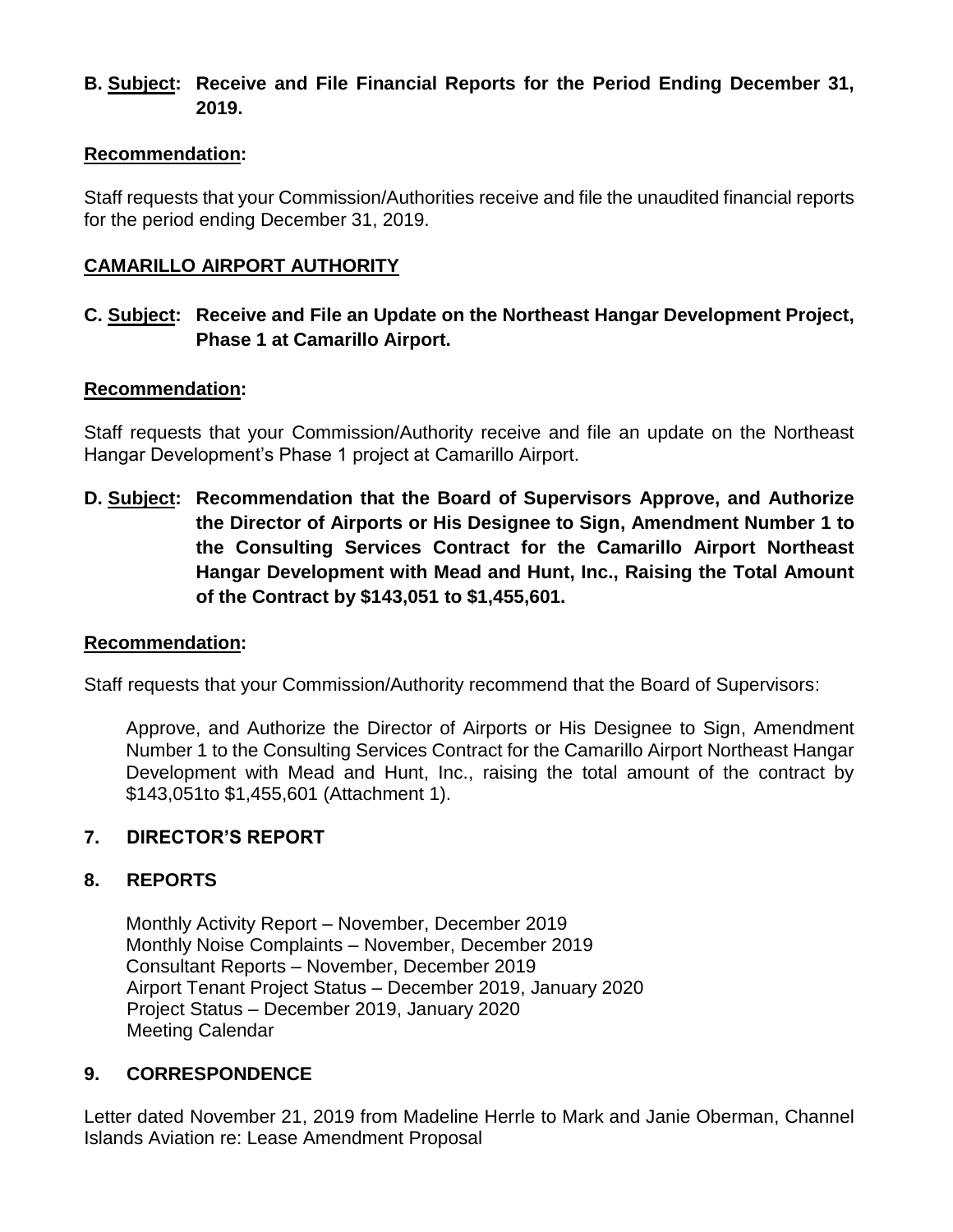Notice dated November 21, 2019 from Camarillo Airport Operations Supervisor to Airport Tenants at Camarillo Airport re: Construction Start Date – Northeast Hangar Development, Phase 1 – Update

Letter dated November 22, 2019 from Erin Powers to Super Seal & Stripe, Inc. re: NOTICE TO PROCEED; Oxnard Airport – PART 139 RUNWAY MARKING COMPLIANCE; Specification No: DOA 19-03(N); Project No: OXR-144

Notice dated December 3, 2019 from Airport Operations Supervisor to Oxnard Airport Tenants re: Runway Closure December 16 through December 20

Letter dated December 3, 2019 from Madeline Herrle to David Tushin, Liberty Aviation, LLC re: Suite 104 Lease

Letter dated December 5, 2019 from Madeline Herrle to Michael Phillips, Aviation Instruction, LLC re: Camarillo Lease Renewal

Letter dated December 6, 2019 from Madeline Herrle to Sharon Evans, Sharon Evans Aviation Research, LLC re: Public Records Request for Airport FBO Lease Information & Airport Fuel Data

Letter dated December 6, 2019 from Madeline Herrle to Robert Kwong, Arnold Larochelle Mathews Vanconas & Zirbel, LLP re: Public Records Request dated November 12, 2019

Letter dated December 6, 2019 from David Norman, City of Camarillo to Darren Kettle, Ventura County Transportation Commission re: Proposed CloudNine Private Commercial Hangar/Office Project at Camarillo Airport ("CloudNine Project")

Letter dated December 10, 2019 from Madeline Herrle to Mark Sullivan, The Law Office of Mark F. Sullivan re: Airport Properties Limited, LLC; Public Records Request dated November 27, 2019

Letter dated December 11, 2019 from John Zaragoza to Scott Kolwitz, City of Oxnard Planning Division re: Letter Objecting to the Annexation of the Oxnard School District's Property for the Purpose of Constructing Two Schools at the Intersection of Doris Avenue and Patterson Road

Letter dated December 19, 2019 from Madeline Herrle to Mark Sullivan, The Law Office of Mark F. Sullivan re: Airport Properties Limited, LLC; Public Records Request dated November 27, 2019

Letter dated December 27, 2019 from Madeline Herrle to Sheila Sannadan, Adams Broadwell Joseph & Cardozo re: December 13, 2019 Letter Public Records Request

Letter dated December 31, 2019 from Kip Turner to Darren Kettle, Ventura County Transportation Commission re: December 6, 2019, Letter from City of Camarillo Regarding CloudNine Project

Letter dated January 2, 2020 from Madeline Herrle to Greg Epstein, Enhanced Landscape Management re: Lease for Yard Space – Eubanks Road and Aviation Way Lot